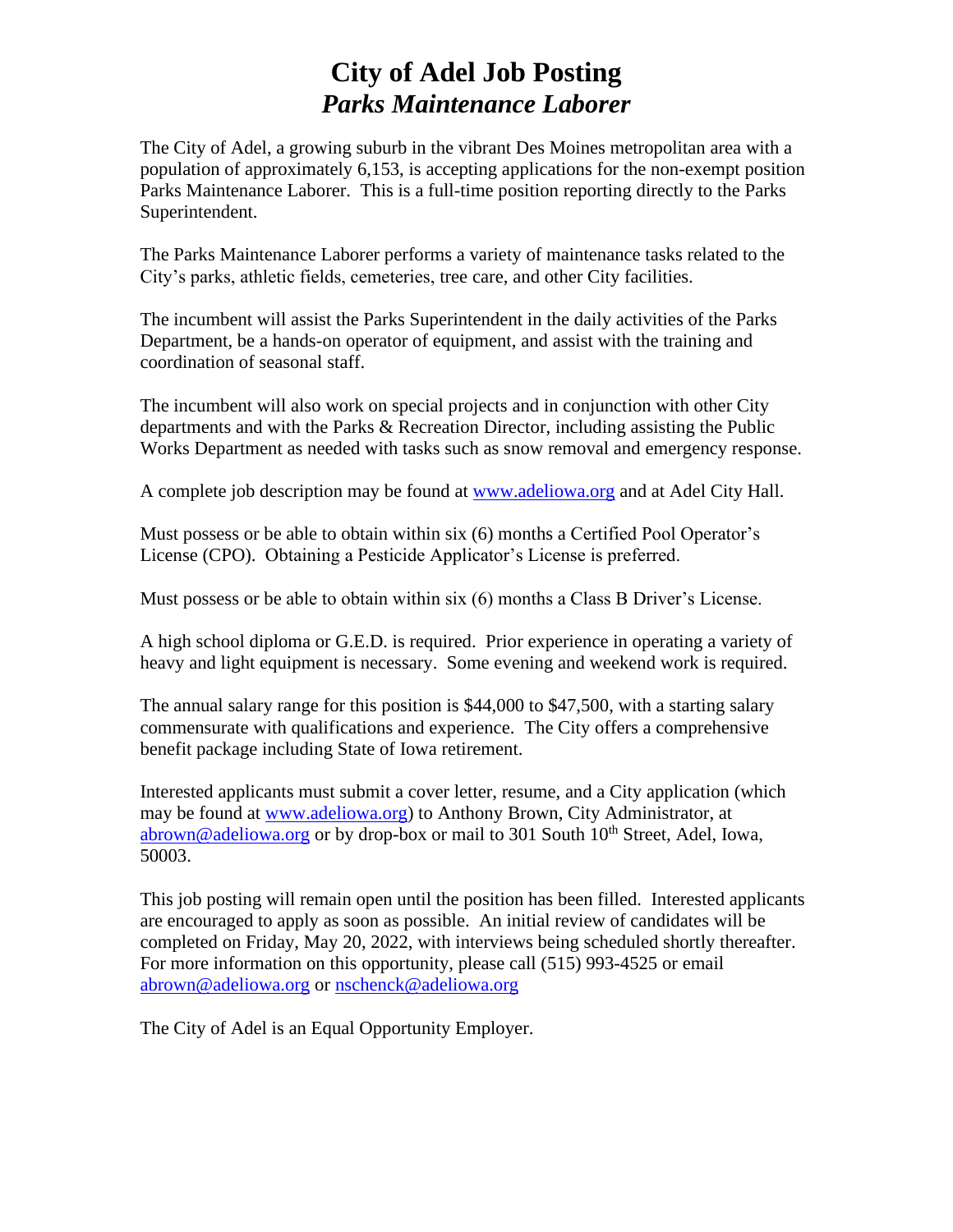# **City of Adel**

## **Parks Maintenance Laborer**

**Department: Parks & Recreation Reports To: Parks Superintendent FLSA Status: Non-Exempt Written By: Nick Schenck Approved By: Anthony Brown Council Review and Approval: March 10, 2020 Staff Reformatting: April 27, 2022** 

### **PURPOSE OF POSITION**

Under supervision and direction of the Parks Superintendent, performs all activities of the Parks Department. Assists with and coordinates as directed the daily activities of the Department by determining workforce, equipment, and material needs for specific jobs, providing instruction and guidance, and inspecting results, as necessary. Position is that of a "hands-on" operator, required to assume all duties and be proficient in all aspects of Parks Department functions and operations. Works within established policies and Department objectives.

## **ESSENTIAL DUTIES AND RESPONSIBILITIES**

#### **The following duties are normal for this position. These are not to be construed as exclusive or all-inclusive. Other duties may be required and assigned.**

- As directed, perform all daily operations of the Parks Department and coordinates activities with other departments as needed. Makes Superintendent aware of infrastructure needs when discovered.
- Acting upon verbal or written instructions from the Superintendent, Director, Parks employees, Citizen complaints or written or verbal work orders. Inspects problem areas to determine the nature of work required and notify Superintendent of requirements.
- Assures compliance with OSHA standards.
- As directed and in collaboration with the Superintendent, maintains and monitors the City Parks and Athletic Fields, Cemeteries, and Wastewater Treatment Plant to assure they are clean and maintained for safe public use. Assists with emergency maintenance needs outside of normal business hours.
- Planting/care of trees, shrubs, turf grasses, flowers, and other plants.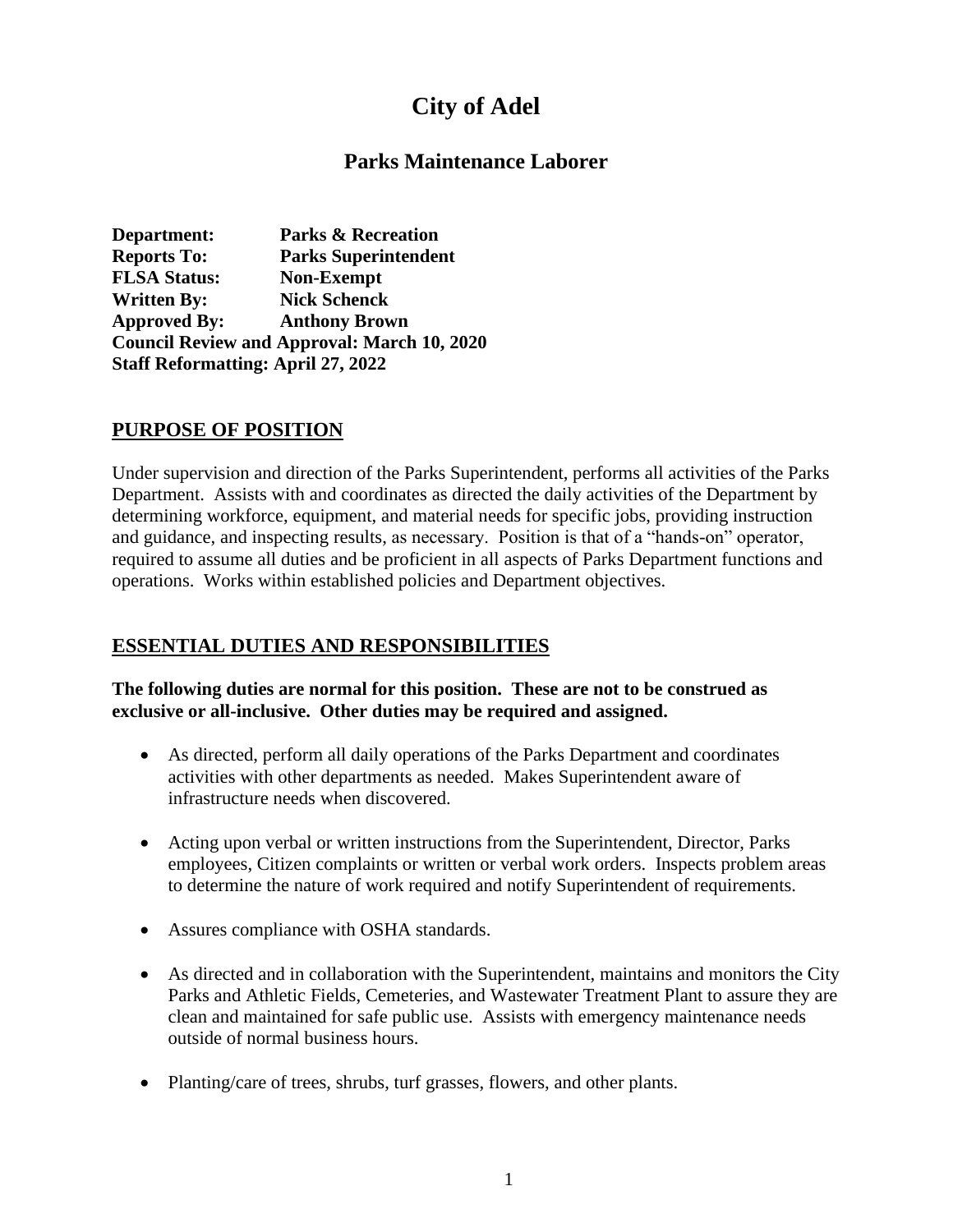- Cut and remove trees/brush on public lands.
- Attend workshops and special training seminars to increase knowledge and better practices of park functions.
- Assists Superintendent to coordinate the activities of contractors working with City parks and enforces all regulations pertaining to parks maintenance in the City in accordance with City Code.
- Performs inspection for conditions on all city parks on at least a weekly basis, as directed. Make recommendations for repairs and replacement of equipment and infrastructure to the Superintendent.
- In coordination with the Superintendent, supervise and provide in-service training/development of seasonal employees.
- Working with the Superintendent, notes need and advises the Director on all materials for maintenance of equipment and operation of City parks. Performs all scheduled maintenance on the Parks Department equipment and other equipment, as directed.
- Maintains city parks shop and storage buildings in a neat, orderly condition.
- Maintains City sidewalks, walking paths, and parking lots of snow removal during the winter months.
- Employee will be competent with all Parks equipment and work zone safety qualified.
- Able to work flexible schedule including evening, weekend, and on-call hours.
- Assist in the maintenance, start-up, chemical control, water testing, and closing of the Adel Family Aquatic Center.
- Occasionally attend appropriate City Council, Park & Recreation Board, and committee meetings as directed.
- Work on special projects and in conjunction with other City departments and with the Parks & Recreation Director, including assisting the Public Works Department as needed with tasks such as snow removal and emergency response.

# **QUALIFICATIONS**

**To perform this job successfully, an individual must be able to perform each essential duty satisfactorily. The requirements listed below are minimal requirements for this position.**

## **EDUCATION**

• High school graduate or G.E.D. with ability to operate equipment competently.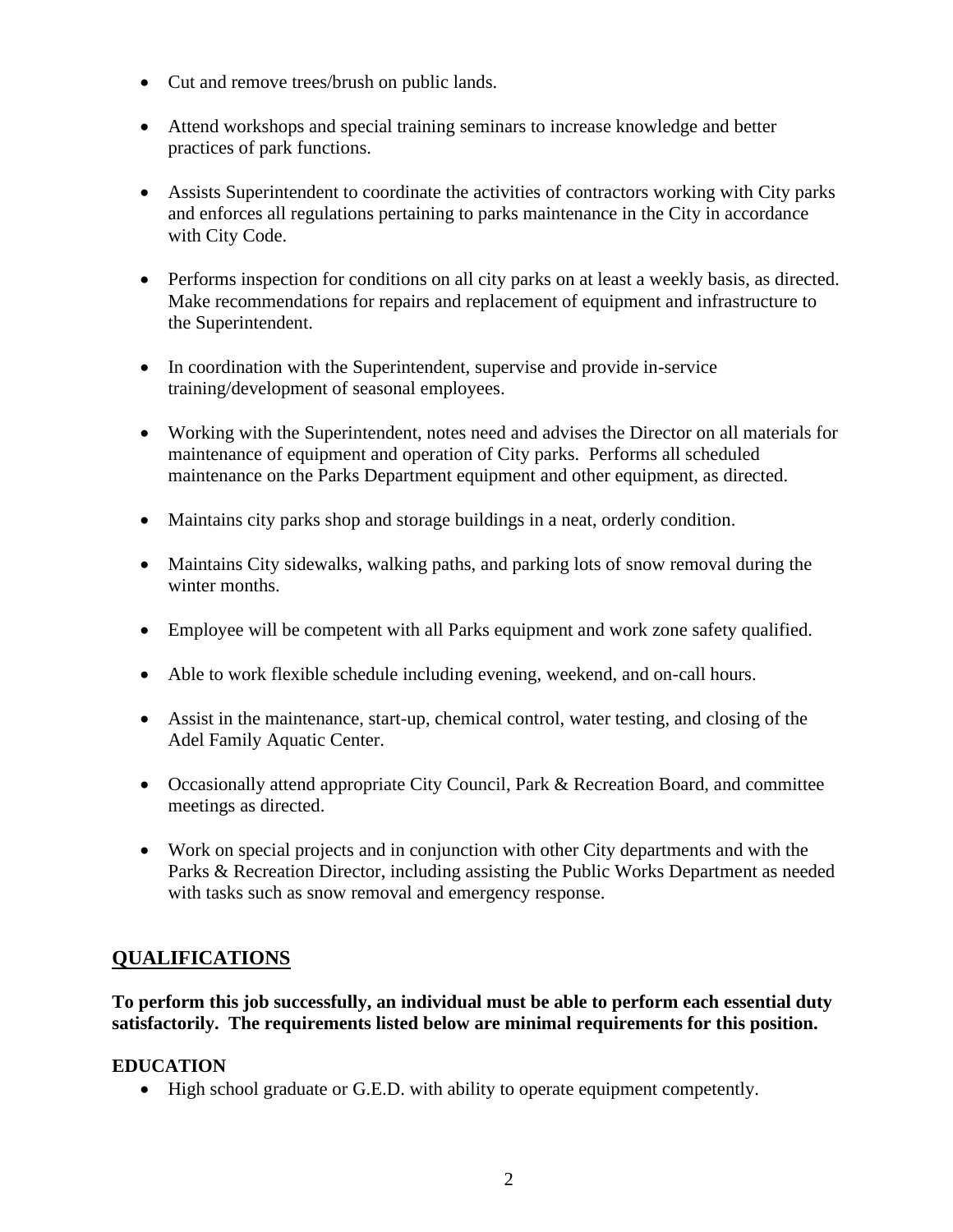#### **CERTIFICATIONS**

- Maintains professional competency by attending training and ensuring the achievement of necessary C.E.U. hours as required for their license, if appropriate.
- Must have or acquire CDL driver's license and CPO (Certified Pool Operator) license within six months of employment.
- Obtaining a pesticide applicators license is desirable.

### **LANGUAGE ABILITY**

- Ability to read, analyze, and interpret general periodicals, professional journals, or governmental regulations.
- Ability to write routine reports and correspondence.
- Ability to respond to common inquires or complaints for citizens, regulatory agencies, or members of the business community.

### **MATHEMATICAL SKILLS**

• Ability to calculate figures and amounts, apply basic concepts of algebra and geometry, and figure mathematical problems needed to do this position.

#### **PHYSICAL DEMANDS**

- The physical demands described here are representative of those that must be met by an employee to successfully perform the essential functions of this job.
- Reasonable accommodations may be made to enable individuals with disabilities to perform the essential functions.
- While performing the duties of this job, the employee is regularly required to stand, walk, and talk or hear.
- The employee frequently is required to use hands to finger, handle, or feel and reach with hands and arms.
- The employee is occasionally required to sit, climb, balance, stoop, kneel, crouch, crawl, taste, and/or smell.
- Occasionally lift, push, and carry or pull moderately heavy objects of 30-50+ pounds.

#### **ENVIRONMENTAL ADAPTABILITY**

- While performing the duties of this job, the employee is regularly exposed to outside weather conditions.
- The employee is occasionally exposed to fumes or airborne particles and risk of electrical shock.
- The noise level in the work environment is usually moderate to loud.